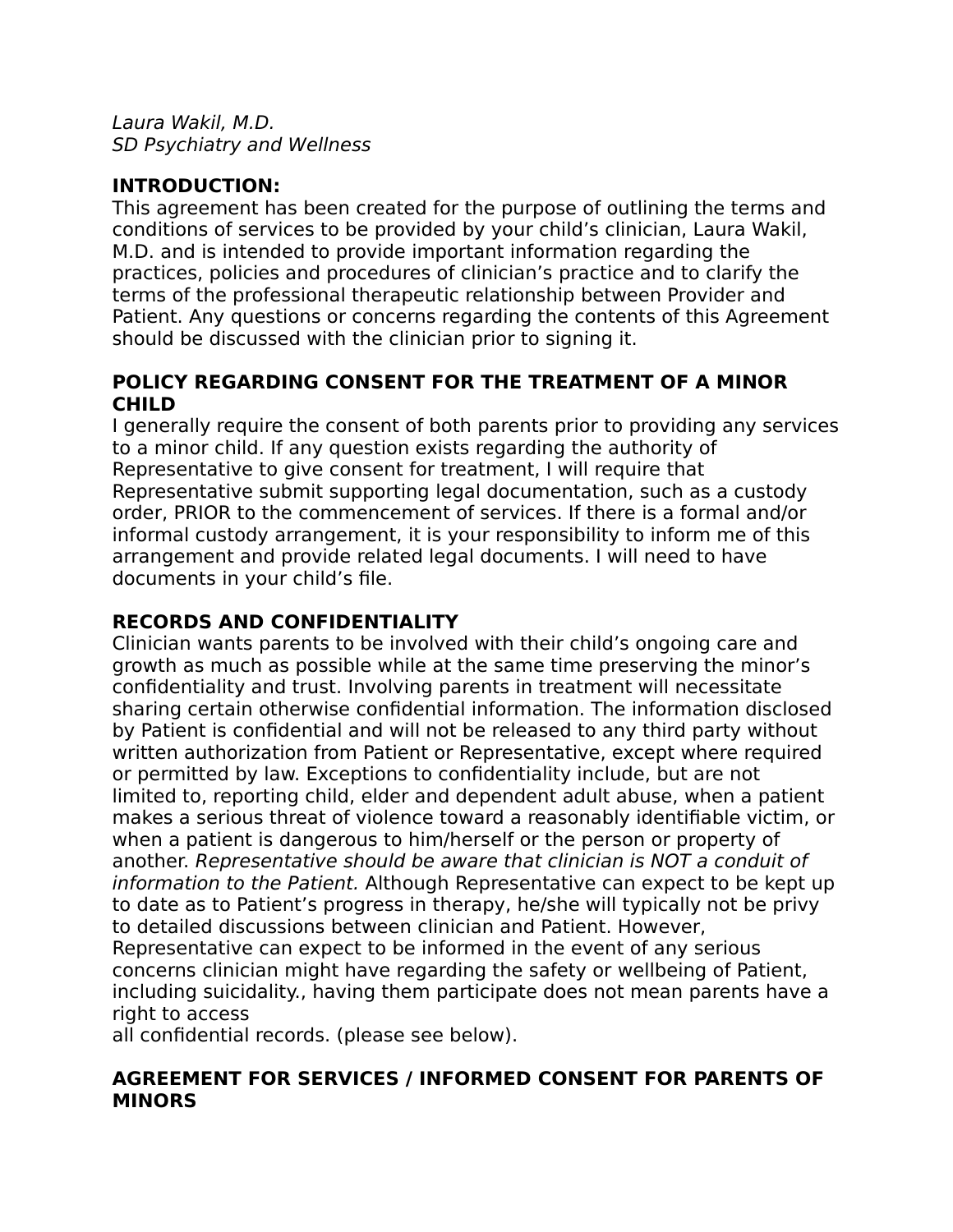If Patient or Representative request a copy of clinician's records, such a request must be made in writing. Representative will generally have the right to access the records regarding the patient. However, this right is subject to certain exceptions set forth in California Law. Under California state law, providers may refuse to provide parents or guardians access to a minor's medical records when "the health care provider determines that access to the patient records requested by the [parent or guardian] would have a detrimental effect on the provider's professional relationship with the minor patient or the minor's physical safety or psychological well-being." Cal. Health & Safety Code § 123115(a)(2).

There are also Special Services where the Minor, 12 and older, has certain rights:

1. Abortion

Irrespective of who consented for the care, a health care provider is not permitted to share information or records regarding abortion services with a parent or legal guardian without the minor's written authorization. Cal. Civil Code §§ 56.10, 56.11; Cal. Health & Safety Code §§ 123110(a), 123115(a)(1); American Academy of Pediatrics v. Lungren, 66 Cal. Rptr. 2d 210 (1997).

2. Drug- and Alcohol-Related Problems

• Under state law, if a parent or guardian consents for a minor's drug or alcohol treatment, "the physician [must] disclose medical information concerning the care to the minor's parent or legal guardian upon his or her request, even if the minor child does not consent to disclosure, without liability for the disclosure." Cal.

Family Code § 6929(g).

• When a minor consents for his own drug or alcohol treatment, state law prohibits a health care provider from sharing records with a parent or legal guardian without the minor's written authorization. Cal. Civil Code §§ 56.10(a), 56.11(c); Cal. Health & Safety Code §§ 123110(a), 123115(a)(1). At the same time, state law requires health care providers to involve the minor's parent or guardian in the treatment plan, if appropriate.

3. Family Planning, Including Contraception (Not Title X Funded) Irrespective of who consented for the care, a health care provider is not permitted to share information or records regarding the prevention or treatment of a minor's pregnancy with a parent or legal guardian without the minor's written authorization. Cal. Civil Code §§ 56.10(a), 56.11(c); Cal. Health & Safety Code §§ 123110(a), 123115(a)(1).

#### 4. HIV/AIDS

A health care provider is not permitted to share information or records regarding a minor's HIV/AIDS services with a parent or legal guardian without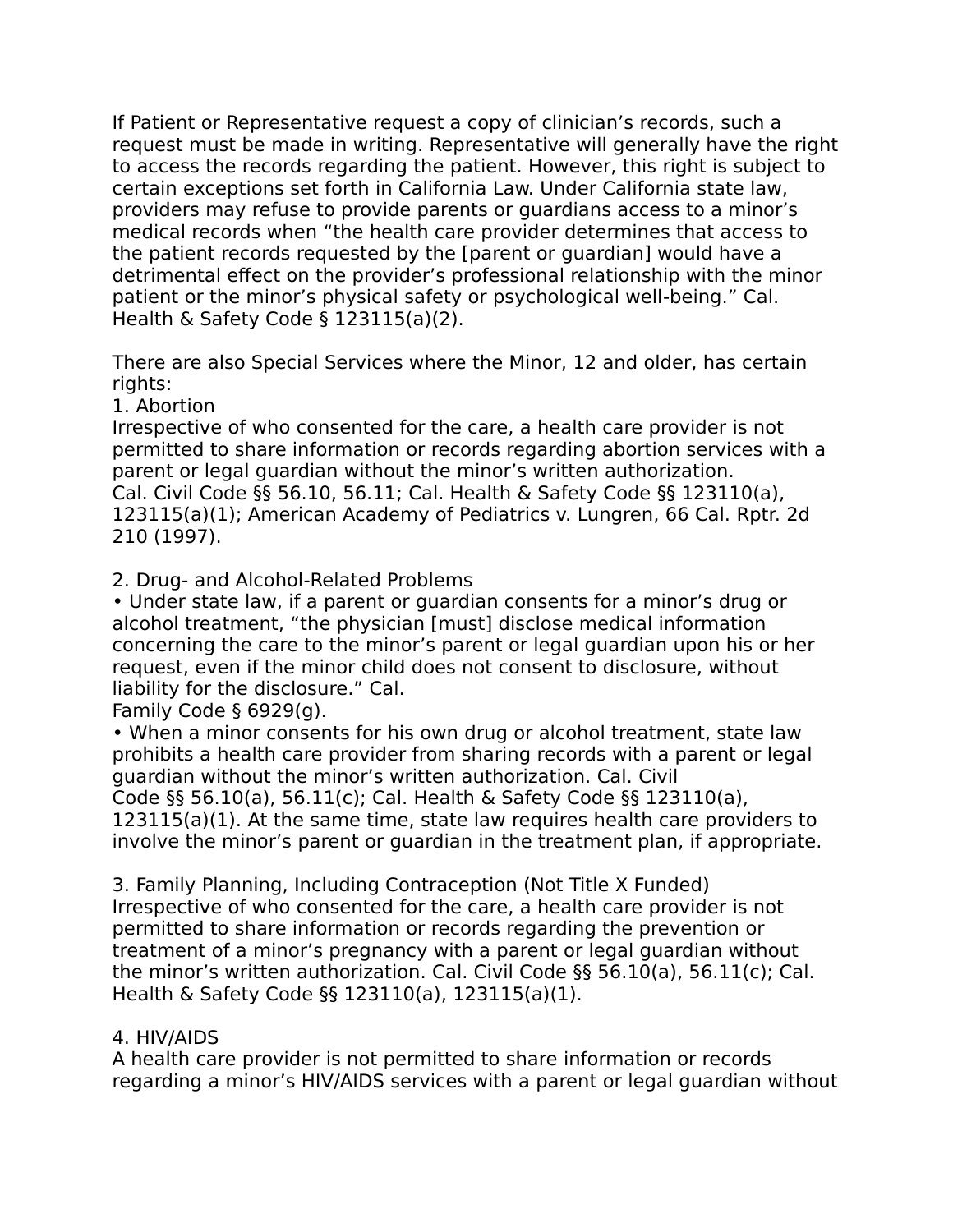the minor's written authorization. Cal. Civil Code §§ 56.10(a), 56.11(c); Cal. Health & Safety Code §§ 123110(a), 123115(a)(1).

5. Infectious, Contagious, or Communicable Diseases (Reportable) Irrespective of who consented for the care, a health care provider is not permitted to share information or records regarding a minor's treatment for reportable diseases with a parent or legal guardian without the minor's written authorization. Cal. Civil Code §§ 56.10, 56.11; Cal. Health & Safety Code §§ 123110(a),

123115(a)(1). California law says that a health care provider is not permitted to share information or records regarding a minor's STD services with a parent or legal guardian without the minor's written authorization. Cal. Civil Code §§ 56.10(a), 56.11(c); Cal. Health & Safety Code §§ 6. Pregnancy

A health care provider is not permitted to share information or records regarding the prevention or treatment of a minor's pregnancy with a parent or legal guardian without the minor's written authorization. Cal. Civil Code §§ 56.10(a), 56.11(c); Cal. Health & Safety Code §§ 123110(a), 123115(a)(1).

### 7. Rape Treatment

For minors 12 and older: A health care provider is not permitted to share information or records about rape treatment with a parent or legal guardian without the minor's written authorization. Cal. Civil Code §§ 56.10, 56.11; Cal. Health & Safety Code §§ 123110(a), 123115(a)(1).

Should Representative request access to clinician's records, such a request will be responded to in accordance with California Law. Clinicians will maintain Patient's records for seven years following termination of treatment, or when Patient is 18 years of age, whichever is longer. However, after seven years, Patient's records will be destroyed in a manner that preserves Patient's confidentiality.

### **PATIENT LITIGATION**

• Clinician does not voluntarily participate in any litigation, or custody dispute in which Patient, or

Representative, and another individual, or entity, are parties.

• Clinician does not communicate with Representative's attorney and will generally not write or sign letters, reports, declarations, or affidavits to be used in Patient's, or Representative's legal matter.

• Clinician does not provide records or testimony unless compelled to do so. Should clinician be subpoenaed, or ordered by a court of law, to appear as a witness in an action involving Patient, Representative agrees to reimburse clinician for any time spent for preparation, travel, or other time in which clinician has made him/herself available for such an appearance at clinician's usual and customary hourly rate of \$450.00/hr